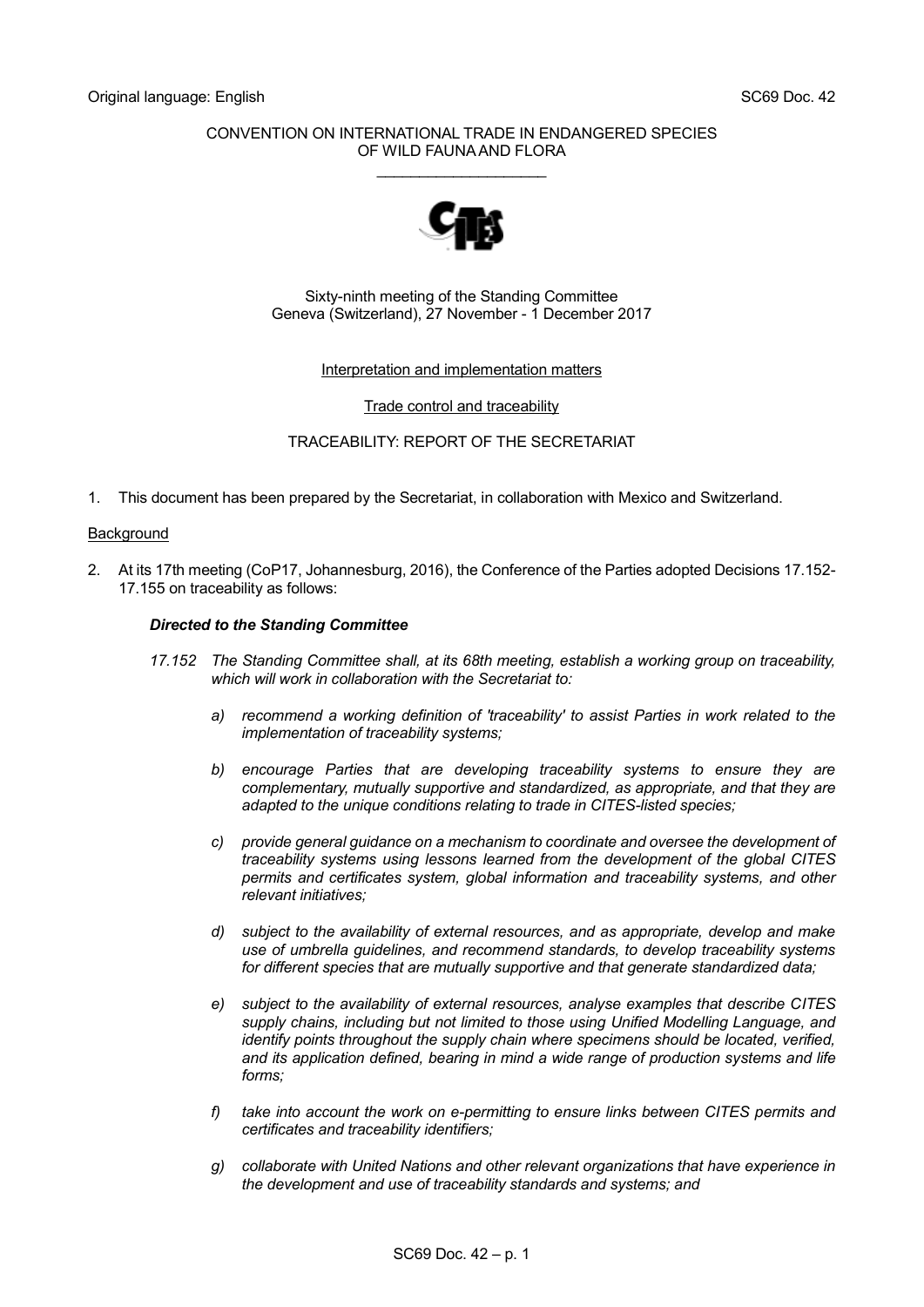*h) draft a resolution on traceability, as deemed necessary, to be submitted to the Standing Committee, taking into account any relevant conclusions and recommendations of the report resulting from Decision 17.154, as appropriate, for consideration at the 18th meeting of the Conference of the Parties.*

### *Directed to the Parties*

- *17.153 Parties are invited to:*
	- *a) support the working group in its work on traceability;*
	- *b) inform the working group on the development of projects and on new information related*  to traceability in response to the Notification issued by the Secretariat under *Decision 17.154;*
	- *c) adhere, as appropriate, to international standards and norms related to traceability systems in the development of these systems;*
	- *d) use data generated from traceability systems, as appropriate, in activities related to nondetriment findings and monitoring programmes; and*
	- *e) collaborate in the provision of capacity-building programmes that promote South-South and North-South cooperation in the development of traceability systems.*

## *Directed to the Secretariat*

- *17.154 The Secretariat shall issue a Notification, requesting Parties to provide information on the development of projects related to traceability.*
- *17.155 Subject to the availability of external funding, the Secretariat shall:*
	- *a) develop a portal on the CITES website on traceability, to make available:*
		- *i) recommendations by the working group on a definition of 'traceability', general traceability guidelines, and other relevant information;*
		- *ii) information on new and ongoing projects, as well as existing systems, on traceability, including lessons learned;*
		- *iii) information on global organizations working on traceability standards and systems; and*
		- *iv) relevant documents, research papers* and guidelines on traceability; and
	- *b) in collaboration with the Standing Committee working group established under Decision 17.152 and UN/CEFACT, commission a report by a global organization or expert with experience in the development of standards related to traceability, to:*
		- *i) describe a possible governance model (or models) for use in CITES traceability systems;*
		- *ii) describe the CITES supply chain using Unified Modelling Language or a similar tool;*
		- *iii) identify and recommend appropriate information exchange protocols and standards for use in CITES traceability systems;*
		- *iv) describe a generic CITES traceability standard for use as a common model; and*
		- *v) report to the Standing Committee on the conclusions of the report.*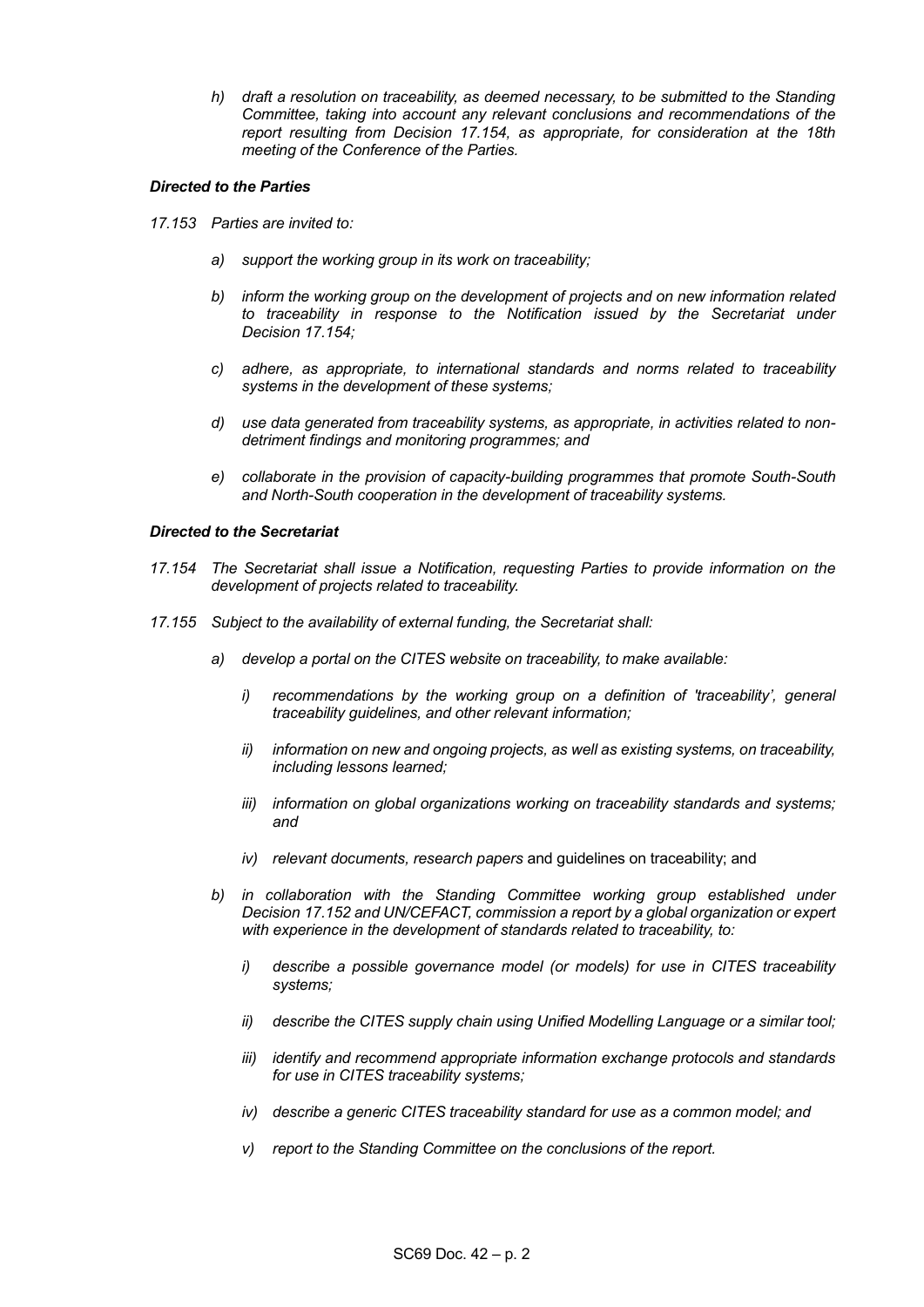- 3. The Secretariat notes that, at CoP17, the Conference of the Parties adopted a number of other Decisions referring to traceability. Annex 3 of this document contains a compilation of these decisions.
- 4. The Secretariat further would like to draw the attention of the Standing Committee to the pertinent elements of the SC69 document on Sharks and rays (Elasmobranchii spp.) relating to traceability.

## Draft work programme for the working group on traceability (Decision 17.152)

- 5. In compliance with Decision 17.152, the Standing Committee agreed at its 68th meeting (SC68, Johannesburg, October 2016) that the working group on traceability would be led by Mexico and Switzerland. The membership of the working group will be established at the 69th meeting of the Standing Committee.
- 6. In order to progress on the implementation of Decision 17.152, the Secretariat in collaboration with Mexico and Switzerland prepared a draft work programme which is provided as Annex 1 of this document.

## Collaboration with standard-setting organizations on traceability [(Decision 17.152, paras f) and g)]

- 7. In support of the working group on traceability, and as envisaged in Decision 17.152, paragraphs f) and g), the Secretariat participated in the meetings of the expert group on agriculture trade of the United Nations Centre for Trade Facilitation and Electronic Business (UN/CEFACT) of the United Nations Economic Commission of Europe (UNECE) during the 29<sup>th</sup> UN/CEFACT Forum (Geneva, Switzerland, 27-31 March 2017).
- 8. The UN/CEFCAT expert group developed a traceability standard for *Traceability of Animals and Fish* which has been extended to include agriculture produce in general. The UN/CEFACT traceability standard is compatible with the CITES standard for electronic permits<sup>1</sup> . The UN/CEFACT expert group has agreed to include requirements for traceability of CITES-listed species in its traceability standard.

### Notification to the Parties on information on projects related to traceability (Decision 17.154)

9. In Notification to the Parties No. 2017/38 of 15 May 2017, the Secretariat requested Parties to provide information on the development of projects related to traceability for consideration at the present meeting. The Secretariat received submissions from Mexico, Switzerland, the United States of America and Viet Nam. Additionally, the United Nations Conference on Trade and Development (UNCTAD) provided the Secretariat with studies on traceability for CITES-listed species. Information submitted by the three Parties, as well as the studies provided by UNCTAD, are available on the CITES portal for traceability (see paragraph 10 below).

### CITES portal on traceability [Decision 17.155, a)]

1

10. The Secretariat developed a CITES web portal which provides relevant information on traceability projects and the work of global organizations working on traceability. The working programme and outputs of the working group on traceability will be made available in a dedicated section on this portal.

### Consultancy to support the working group on traceability [Decision 17.155, b)]

11. The UNCTAD Biotrade initiative has indicated its readiness to provide funds for a consultancy to support deliverables of the working group on traceability. The consultancy will analyse the information on planned and ongoing traceability projects, identify best practices and lessons learned, and draft recommendations and guidelines for CITES traceability systems for consideration by the working group. UNCTAD coordinated the Terms of Reference of this consultancy with Mexico and Switzerland. The Secretariat worked with UNCTAD in the preparation of this consultancy and will support the delivery of the outputs.

*<sup>1</sup> The CITES ePermitting toolkit is based on the UN/CEFACT Core Component Library. The UN/CEFACT standard for traceability of animals and fish is designed to exchange information objects described by the CCL. This allows, for example, traceability of electronic CITES permits in traceability systems that use the UN/CEFCAT traceability standard.*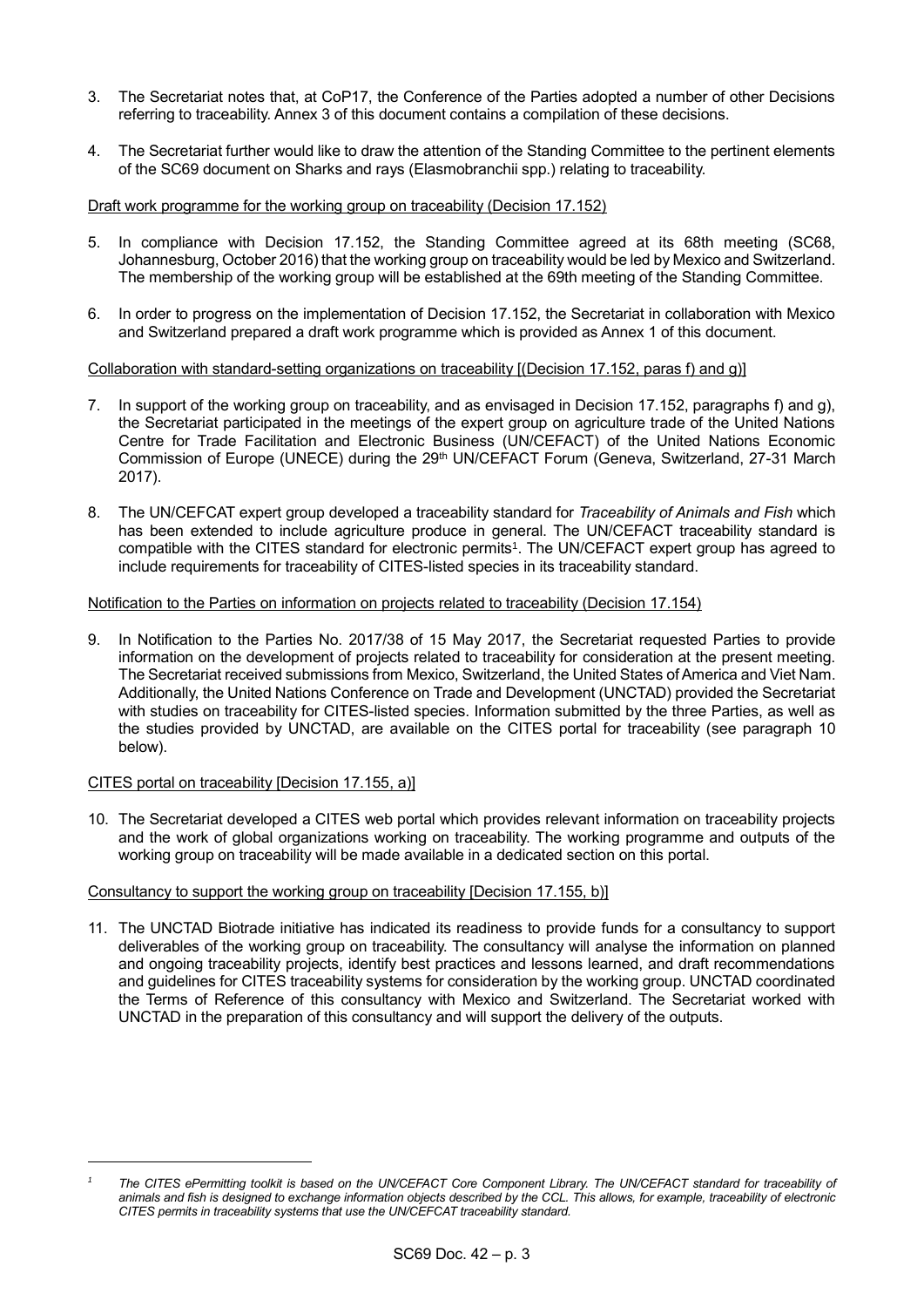# **Recommendations**

- 12. The Standing Committee is invited to:
	- a) take note of this document and its annexes;
	- b) establish the membership of the working group on traceability; and
	- c) consider the suggested work plan provided in Annex 1 to this document.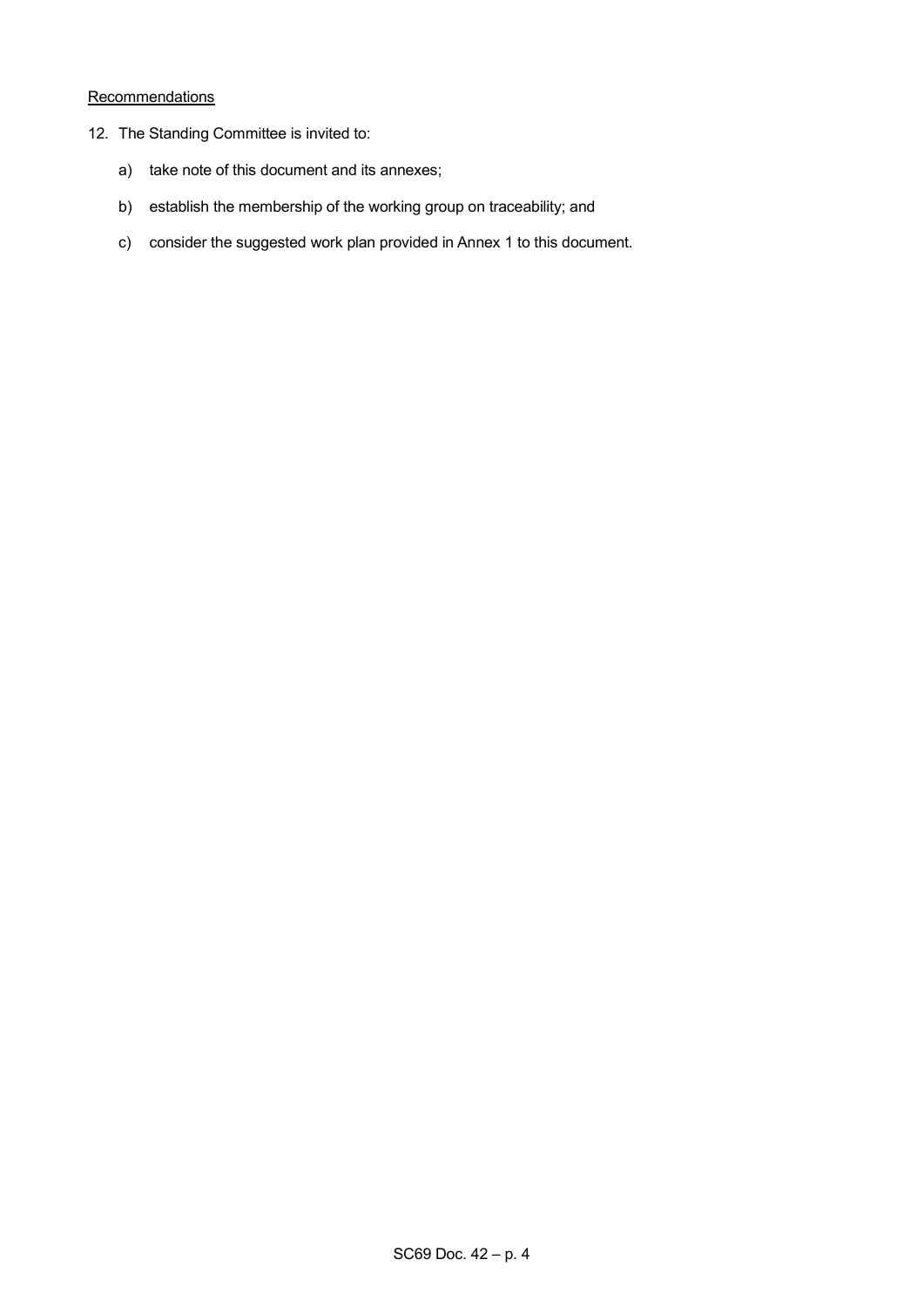## **Work programme of the Standing Committee working group on traceability**

#### Based on the mandate of Decision 17.152

#### I. Standardized definition for traceability subparagraph a

The Secretariat shall compile a comprehensive set of definitions on traceability, taking in to account submissions of the working group and other relevant existing definitions of international organizations. Based on this input, the working group on traceability shall identify or develop the definition most appropriate to the specific conditions relating to trade in CITES-listed species for submission of the working group to SC70;

#### II. Standard Traceability Framework for CITES subparagraphs b, c, and g

The Secretariat shall prepare a set of ongoing initiatives on traceability including, but not limited to, work undertaken in UNECE. The working group on traceability shall identify the most appropriate framework to the specific conditions relating to trade in CITES-listed species for submission of the working group to SC70;

#### III. Development of umbrella guidelines for traceability in CITES subparagraph d

Based on progress above, the Secretariat shall propose a set of generic *guidelines, and recommend standards, to develop traceability systems for different species that are mutually supportive and that generate standardized data* for consideration by the working group on traceability with the intention of the working group providing a report on progress made to SC71;

### IV. Develop further support elements for traceability subparagraphs e and f

Based on the progress made above, the working group shall *identify points throughout the supply chain where specimens should be located, verified, and its application defined, bearing in mind a wide range of production systems and life forms taking also into account the work on e-permitting to ensure links between CITES permits and certificates and traceability identifiers* with the intention to provide a report on progress made to SC71*;*

### V. Draft Resolution on Traceability subparagraph h

Depending on the progress made and *as deemed necessary taking into account any relevant conclusions and recommendations of the report resulting from Decision 17.154*, the working group shall *consider to draft*ing *a resolution on traceability for consideration at the 18th meeting of the Conference of the Parties.*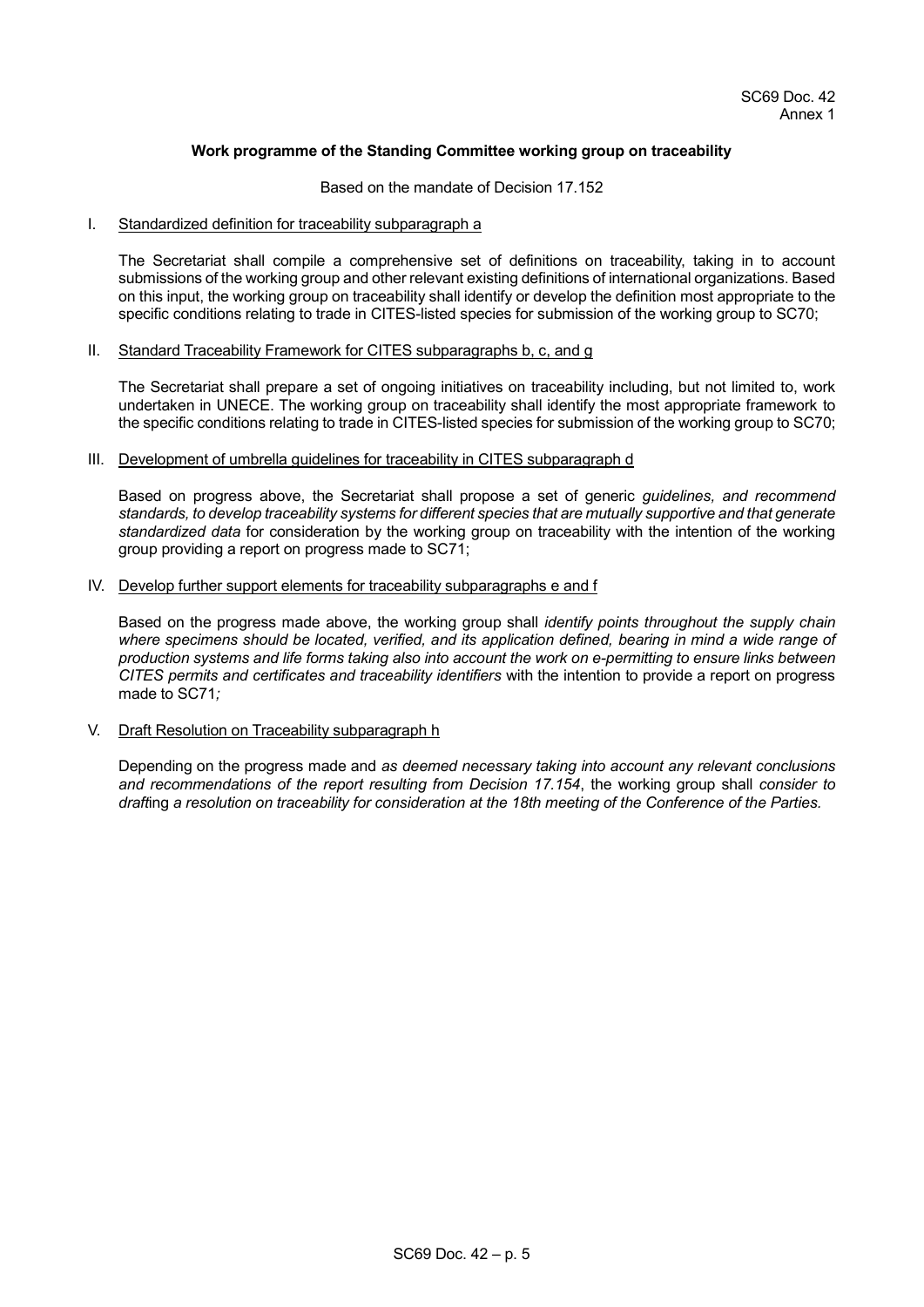## **Responses submitted by Parties to Notification to Parties No. 2017/38 b)**

#### **Response submitted by Mexico**

1. Traceability system to be used on the pilot project on Morelet's crocodile (*Crocodylus moreletii*) in Mexico

At the 17th meeting of the Conference of the Parties (CoP17; Johannesburg 2016), Mexico submitted document CoP17 Doc. 46 [\(https://cites.org/sites/default/files/eng/cop/17/WorkingDocs/E-CoP17-46.pdf\)](https://cites.org/sites/default/files/eng/cop/17/WorkingDocs/E-CoP17-46.pdf), which provided an update on the global traceability information system for reptile skins that will be used, in collaboration with the *Responsible Ecosystem Sourcing Platform* (RESP), as the traceability mechanism for crocodile skins obtained under the pilot project described in sections 2 and 3 of this document.

Annex 2 of document CoP17 Doc. 46 (also attached as an annex hereto, in PDF format) describes the general scheme and the main elements for pilot testing the traceability system for reptile skins, which could potentially be linked to other aspects of implementation of the Convention such as:

- a) Non-detriment findings;
- b) Use of source codes;
- c) Electronic permits and certificates; and
- d) Further, the system could potentially contribute to enhanced supply chain management, informed decision-making, and to certain aspects of animal welfare.

In addition to the information reported in the CoP17 document, it should also be noted that RESP has made progress with regard to the traceability system, as follows:

- a) In 2016, twenty-four Morelet's crocodile skins (*Crocodylus moreletii*) were correctly identified, ranging from raw skins to end products.
- b) The BETA version of the application for the capture and verification of Morelet's crocodile skins has now been developed.
- c) RESP is currently completing a technical report on the results of the testing carried out in 2016, including recommendations for the next phase.

A detailed update on the progress mentioned in paragraphs a) to c) will be submitted, before the deadline for the submission of working documents, for consideration at the 69th meeting of the Standing Committee.

Further, in the following sections 2 and 3, we have summarized the context of the pilot project in which the traceability system will be implemented, and in section 4, we provide contact information for the main focal points for the project in Mexico.

2. Pilot project on sustainability, production systems, and traceability of Morelet's crocodile skins in Mexico.

The distribution of *Crocodylus moreletii* in Mexico is located in the slopes of the Gulf of Mexico and the Yucatan Peninsula. During the 20th century, the populations in Mexico diminished due to hunting and unregulated skin trade. Consequently, the Mexican government prohibited harvesting of the species, which was listed in CITES (Convention on International Trade in Endangered Species of Wild Fauna and Flora) Appendix I in 1975. At its 15th meeting (CoP15; Doha, March 2010), the Conference of the Parties adopted the proposal submitted by Mexico and Belize to transfer their populations of Morelet's crocodile from Appendix I to Appendix II, with a zero quota for wild specimens for commercial purposes (CoP15 Prop. 8; CoP15 Inf. 34). At the 17th meeting of the Conference of the Parties to CITES (CoP17; Johannesburg, South Africa, 2016), Mexico submitted a proposal to amend the Appendices (CoP17 Prop. 22) and eliminate the zero harvesting quota for wild specimens of Morelet's crocodile. The proposal was accepted by consensus, thus permitting the sustainable use of wild-sourced specimens.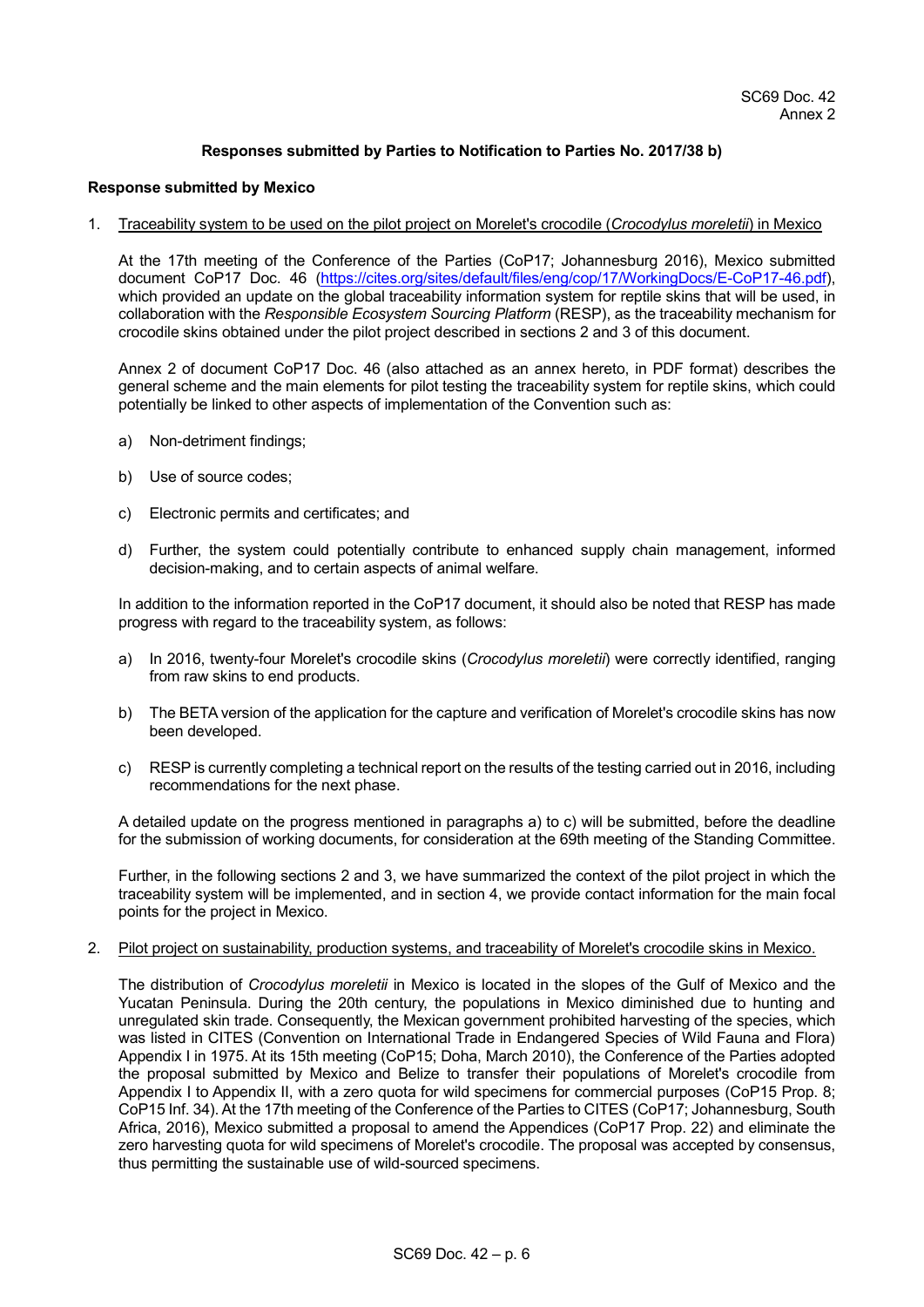Since 2013, the Responsible Ecosystems Sourcing Platform (RESP) has been working with several countries to develop pilot projects linked to international companies. RESP has four international working groups, including the *International Working Group on Reptile Skins* (IWG-RS) with which Mexico is collaborating on the implementation of a pilot project on *C. moreletii*, considering that, based on available data, the conservation status of wild populations is good and there is potential for developing projects for sustainable production that will benefit local communities and enhance conservation of the species.

The objective of the "Pilot project on sustainability, production systems, and traceability of Morelet's crocodile skins in Mexico", which is coordinated by the Mexican CITES Authorities (DGVS-SEMARNAT, CONABIO and PROFEPA) in collaboration with RESP, is to involve local communities in the conservation of the species and its habitat through ranching (UMAs in the wild), based on sustainable harvest rates and non-detriment findings (NDFs), in compliance with national law and CITES legislation. Any hatchlings obtained will be sold to farms (intensive UMAs) for harvesting high quality skins for export, in collaboration with fashion companies. All of which will include ensuring a fair share of benefits for stakeholders in the production chain, and will be based on a traceability system that guarantees that the skins were obtained from a legal, sustainable source.

The project will be implemented over a 3-year period (2017-2019), although planning began in 2014. It is hoped that the results can be replicated in other local communities and farms within the species' range in order to enhance the long-term impact of the project at a national level, and that the results will prove useful for similar projects in other countries.

## 3. Progress

The project will be implemented at selected pilot sites, based on the following criteria: presence of populations and nests; an existing, intensive UMA (Wildlife Management Unit, in its Spanish acronym); communities that are interested in engaging in ranching and habitat conservation by establishing a UMA in the wild and, likewise, in contributing to the traceability system, production systems, and communication.

On this basis, two communities met the established criteria and were selected to start the pilot project: Ejido Chacchoben (Bacalar, Quintana Roo) with the intensive UMA "Cocodrilia", and Ejido Santa Isabel (Palizada, Campeche) with the intensive UMA "Cocodrilos de Palizada".

Implementation of the project will rely on the "Protocol for ranching Morelet's crocodile (*Crocodylus moreletii*) in Mexico", the final report on capacity-building and the monitoring of habitats, populations, and nests of Morelet's crocodile (*Crocodylus moreletii*) at the sites pertaining to the "Pilot project on sustainability, production systems, and traceability of Morelet's crocodile skins in Mexico", and each UMA having its own Management Plan and population studies endorsed by the CITES Scientific Authority.

This year (2017), the first nests and eggs will be harvested in Mexico at Ejido Chacchoben in Chetumal, Quintana Roo. This is the start of the project, and it is hoped that these sustainable actions will be subsequently replicated in other parts of the natural range of Morelet's crocodile at a national level, thereby increasing the number of hectares of habitat under management and protection.

- 4. Contacts in relation to the traceability system for Morelet's crocodile in Mexico:
	- CITES Scientific Authority in Mexico (CONABIO):
		- o Hesiquio Benítez Díaz [\(hbenitez@conabio.gob.mx\)](mailto:hbenitez@conabio.gob.mx), Director of International Cooperation and Implementation
		- o Paola Mosig Reidl [\(pmosig@conabio.gob.mx\)](mailto:pmosig@conabio.gob.mx), Coordinator Mexican Scientific Authority
	- RESP: Eduardo Escobedo [\(eduardo.escobedo@resp.ch\)](mailto:eduardo.escobedo@resp.ch)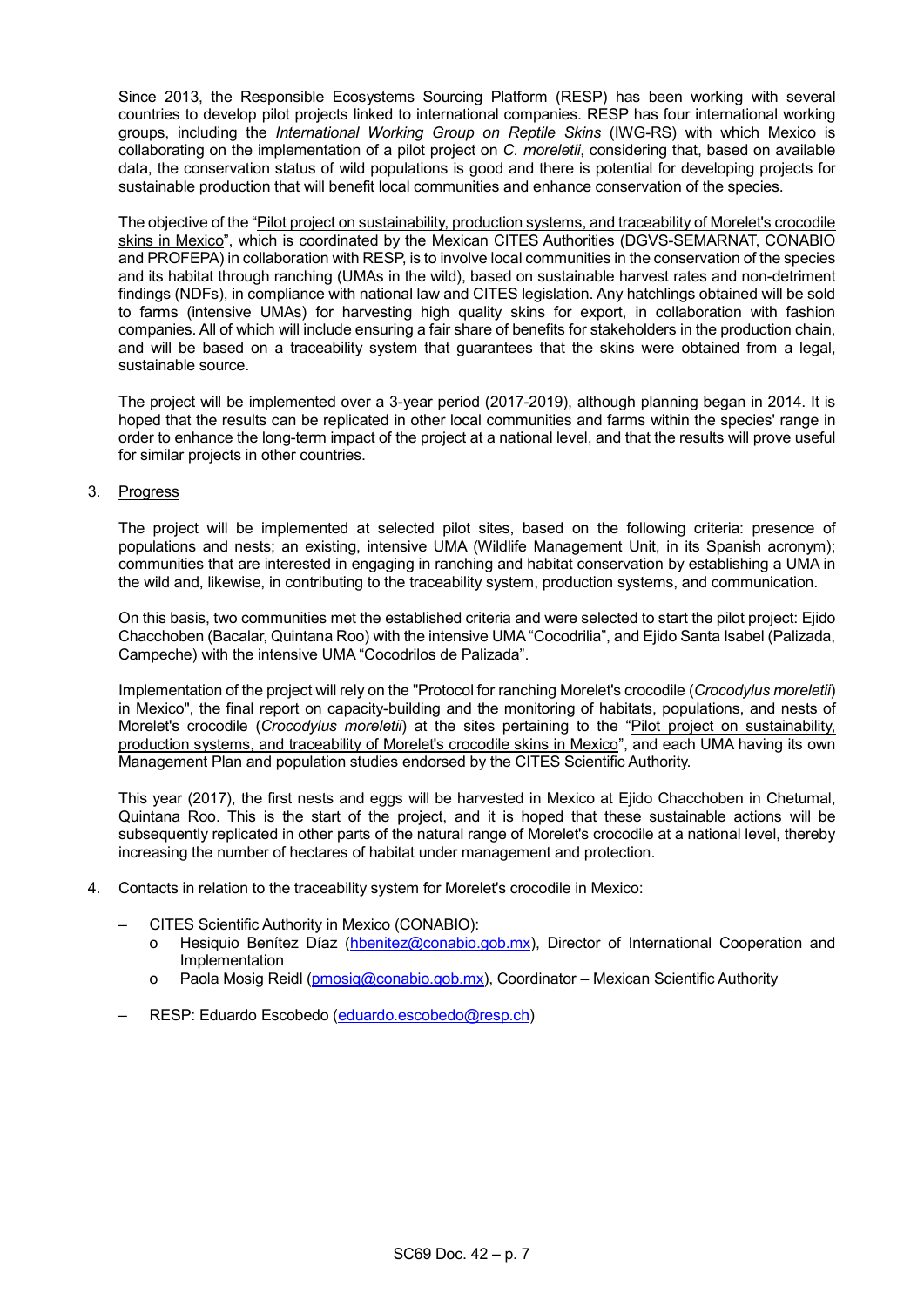## **Response submitted by Switzerland**

In response to Notification 2017/08 b) Switzerland submitted a report on *Standards for Pythons Traceability* published in AC29 Doc31.3. The report is a follow-up to the UNCTAD and CITES Secretariat co-commissioned study on Python Skin Traceability (Traceability Systems for a Sustainable International Trade in South-East Asian Python Skins, 2013). The report was written by GS1 Switzerland. The research and preparation of the report was funded by Kering, with technical input from experts working on the python skin trade.

The goal of the report is to inform how the implementation of management and traceability of python skin supply chains could be improved by using standards, in combination with taking other measures, in particular

- Compare different scenarios in consideration of CoP17
- Estimate the minimum requirements for the system to be most successful and the ratio cost/benefits of such a system.
- Focus the efforts of the CITES community on those factors most important for ensuring the effective implementation of traceability systems for pythons.

The report aimed to achieve these goals by describing typical python skin supply chains, and examining two scenarios for traceability of python skins: (1) tracing batches of skins destined for export, and (2) marking and tracing individual skins destined for export. The report compares the applicability of GS1 standards to these two different scenarios, and identifies supply chain issues where the CITES community can focus effort to ensure adherence to the GS1 traceability standards – and hence assurance of python skin traceability.

Implementing a traceability system within a supply chain requires all parties involved to systematically link the physical flow of materials and products with the flow of information about them. This requires a holistic view of the supply chain, which is best attained by deploying a common business language. While businesses recognise the value of traceability, they do not want multiple, potentially conflicting traceability systems, and they do not want to increase costs unnecessarily. Businesses also recognise that an individual company is only one partner in the supply chain, and that a chain is only as strong as its weakest link.

### **Recommendations**

The report recommends that the first and most important step is for the CITES community to

- examine the drivers of illegal trade. Range states are encouraged to amend management protocols to mitigate circumvention of any traceability systems that are implemented.
- establishing a holistic traceability and authenticity approach focused on batch traceability and a limited number of identification keys and technologies,
- CITES Parties should describe the logic components of planned traceability systems to have a synthetic view of objectives of the traceability system, its implementation steps and the control and operation of the system to facilitate collaboration between stakeholders including information exchange,
- deepen relationship with WCO to design better connections between traceability standards and Single Window and electronic permit approach

# **Response submitted by the United States of America**

We wish to inform the Secretariat about the Seafood Import Monitoring Programme that will come into effect in the United States in January 2018. The National Marine Fisheries Service (MNFS) published regulations establishing the Seafood Import Monitoring Program (SIMP) on December 9, 2016. A copy of the final rule is available at: [https://www.federalregister.gov/documents/2016/12/09/2016-29324/magnuson-stevens-fishery](https://www.federalregister.gov/documents/2016/12/09/2016-29324/magnuson-stevens-fishery-conservation-and-management-act-seafood-import-monitoring-program)[conservation-and-management-act-seafood-import-monitoring-program.](https://www.federalregister.gov/documents/2016/12/09/2016-29324/magnuson-stevens-fishery-conservation-and-management-act-seafood-import-monitoring-program) The Program establishes, for import of certain seafood products, the reporting and recordkeeping requirements needed to prevent illegal, unreported and unregulated (IUU)-caught and/or misrepresented seafood from entering the U.S. commerce, thereby providing additional protections for our national economy, global seafood security and the sustainability of our shared ocean resources. This is the first phase of a risk based traceability programme – requiring the U.S.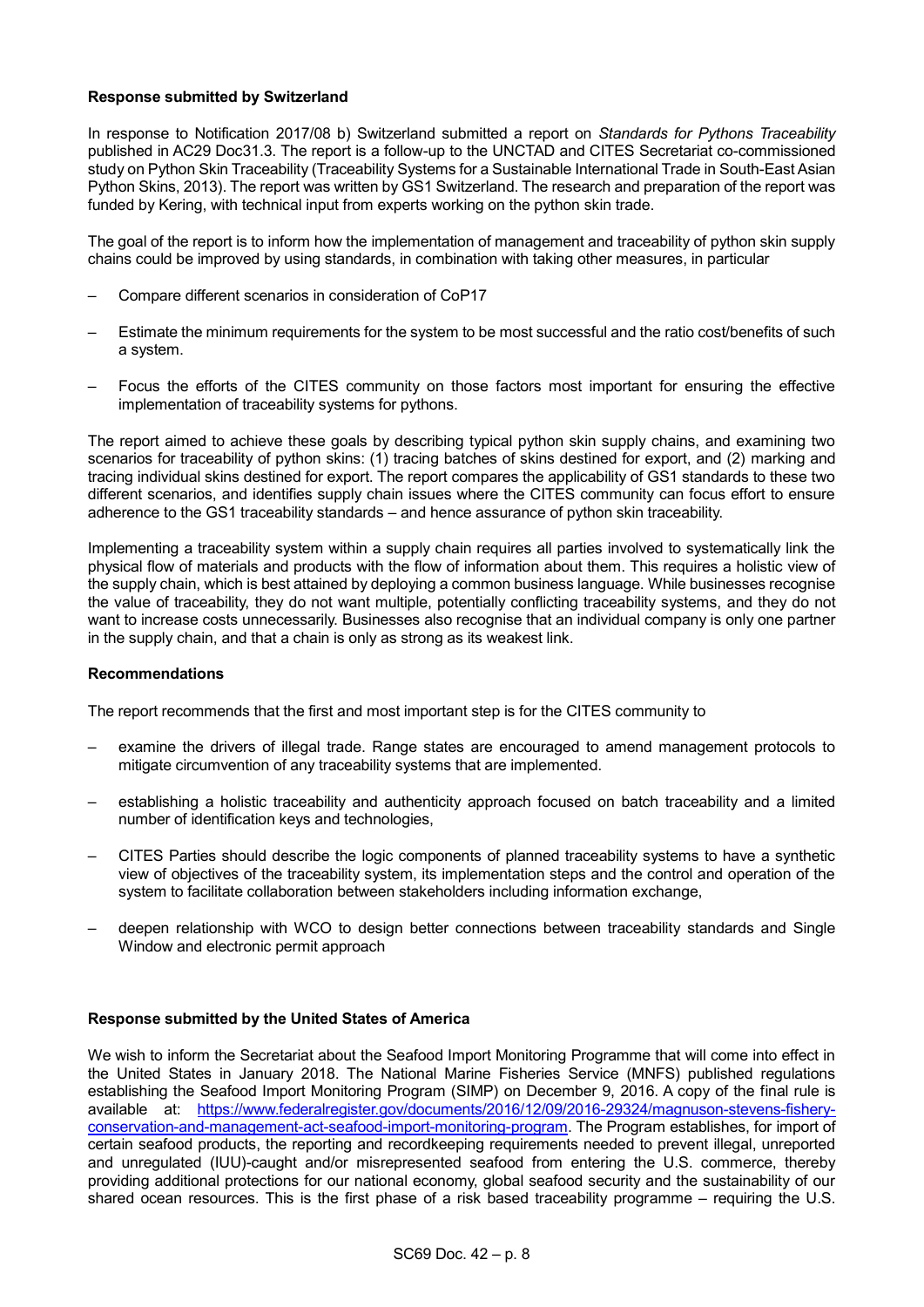importer of record to file an electronic report on the origin of the fish at the time of entry and to maintain records from the point of harvest to the point of entry into the U.S. commerce – on an initial list of imported fish and fish products identified as particularly vulnerable to IUU fishing and/or seafood fraud, including sharks. The mandatory<br>effective date is January 1, 2018. More information can be found at: effective date is January 1, 2018. More information can be found at: [http://www.iuufishing.noaa.gov/RecommendationsandActions/RECOMMENDATION1415/FinalRuleTraceability.](http://www.iuufishing.noaa.gov/RecommendationsandActions/RECOMMENDATION1415/FinalRuleTraceability.aspx) [aspx](http://www.iuufishing.noaa.gov/RecommendationsandActions/RECOMMENDATION1415/FinalRuleTraceability.aspx)

## **Response submitted by Viet Nam**

Information to be submitted by Viet Nam for the 69th meeting of the Standing Committee (in accordance to Notification No. 2017/038 -b)

### **Traceability**

Parties are requested to provide information on the development of projects related to traceability, in particular:

– Traceability project

Decree no.01/2012/TT-BNNPTNT dated 4th January 2012 of Ministry of Agriculture and Rural Development regulates the portfolio of legal forest product and inspection on the origin of forest products, in which wildlife farming and trading must retain origin traceability records with any changes occurred such as number of hatched eggs, dead offspring, and individuals surviving to adulthood, etc. The local forest protection officers record those changes. All changes must be recorded in writing and certified by the local forest protection officers throughout the supply chain.

At the moment, Viet Nam has yet to have any independent traceability project. The origin verifications are conducted through the wildlife registration record of the Forest Protection Department for certain species.

A focal point of the Forest Protection Department to provide further information on the project can be contacted by email with address: [fpd@kiemlam.org.vn](mailto:fpd@kiemlam.org.vn)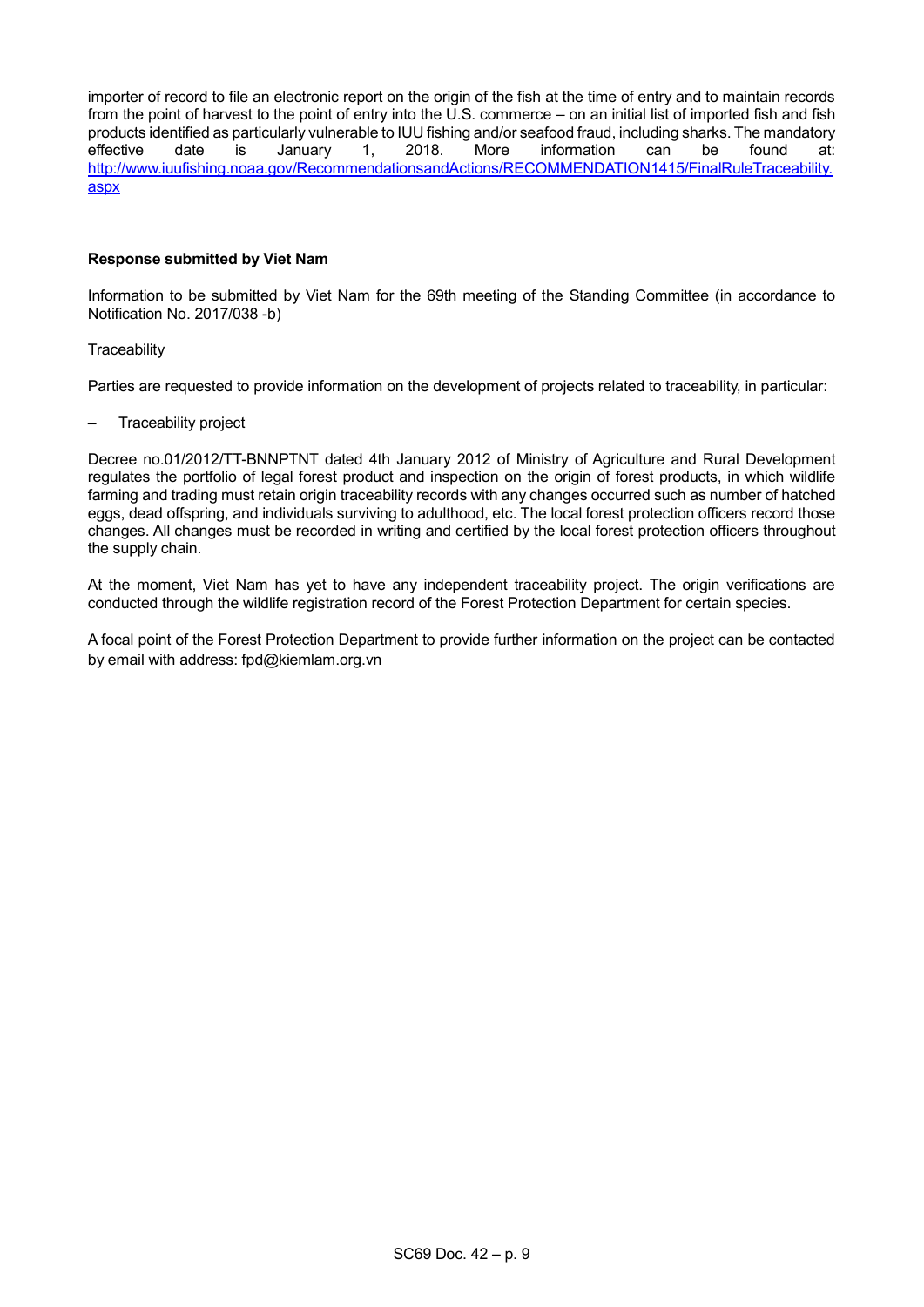## **Decisions of CoP17 with reference to traceability<sup>2</sup>**

On Electronic systems and information technologies directed to the Standing Committee

- *17.157 The Standing Committee shall re-establish the Working Group on Electronic Systems and Information Technologies to work in collaboration with the CITES Secretariat to undertake the following tasks:*
	- *e) to monitor and advise on Parties' work related to the development of traceability systems for specimens of CITES-listed species to facilitate their harmonization with CITES permits and certificates.*

On Sharks and rays (Elasmobranchii spp.) directed to the Standing Committee

- *17.216 On the basis of information provided by the Secretariat and the Animals Committee, the Standing Committee shall consider issues concerning the conservation and management of sharks and rays, and provide guidance as appropriate, pertaining to:*
	- *b) identification and traceability, taking into consideration requirements that have been developed*  for the trade in specimens of other Appendix-II species, and their applicability to specimens of *CITES-listed sharks and rays in trade;*

On African cherry *(Prunus africana)* directed to the Secretariat

- *17.250 The Secretariat shall:*
	- *a) organize, subject to available resources, an International Workshop on the sustainable use and the control of international trade in* Prunus africana *with the participation of all relevant Parties, including exporting and importing countries, forestry experts and stakeholders with a view to producing recommendations, among others, on methodologies to be used for inventories (including regarding the sampling design and the inventory data set), sustainable harvesting techniques, monitoring and traceability systems, and perspectives in terms of developing plantations or agroforestry systems as a possible complementary mean of producing bark of* Prunus africana *in a sustainable manner, as well as any other relevant issues;*

On African cherry *(Prunus africana)* directed to exporting and importing Parties of African cherry *(Prunus africana)*

*17.251 Exporting and importing Parties of* Prunus africana *shall cooperate with the Secretariat in the organization of the International Workshop by providing expertise, among others, on methodologies to be used for inventories, sustainable harvesting techniques, monitoring and traceability systems, perspectives in terms of developing plantations or agroforestry systems and funding on a voluntary basis.*

On Queen conch *(Strombus gigas)* directed to the range States of *Strombus gigas*

- *17.285 The range States of* Strombus gigas *shall:*
	- *d) continue to collaborate in exploring ways to enhance the traceability of specimens of* S. gigas *in international trade, including, but not limited to, catch certificates, labelling systems and the application of genetic techniques, and consider sharing relevant experiences with the Secretariat, Parties and the Standing Committee, as appropriate, in the context of discussions on traceability systems for trade in CITES-listed species;*

On Queen conch *(Strombus gigas)* directed to the Standing Committee

1

*<sup>2</sup> Decision 17.156 to 17.159 are listed on the first page of this document.*